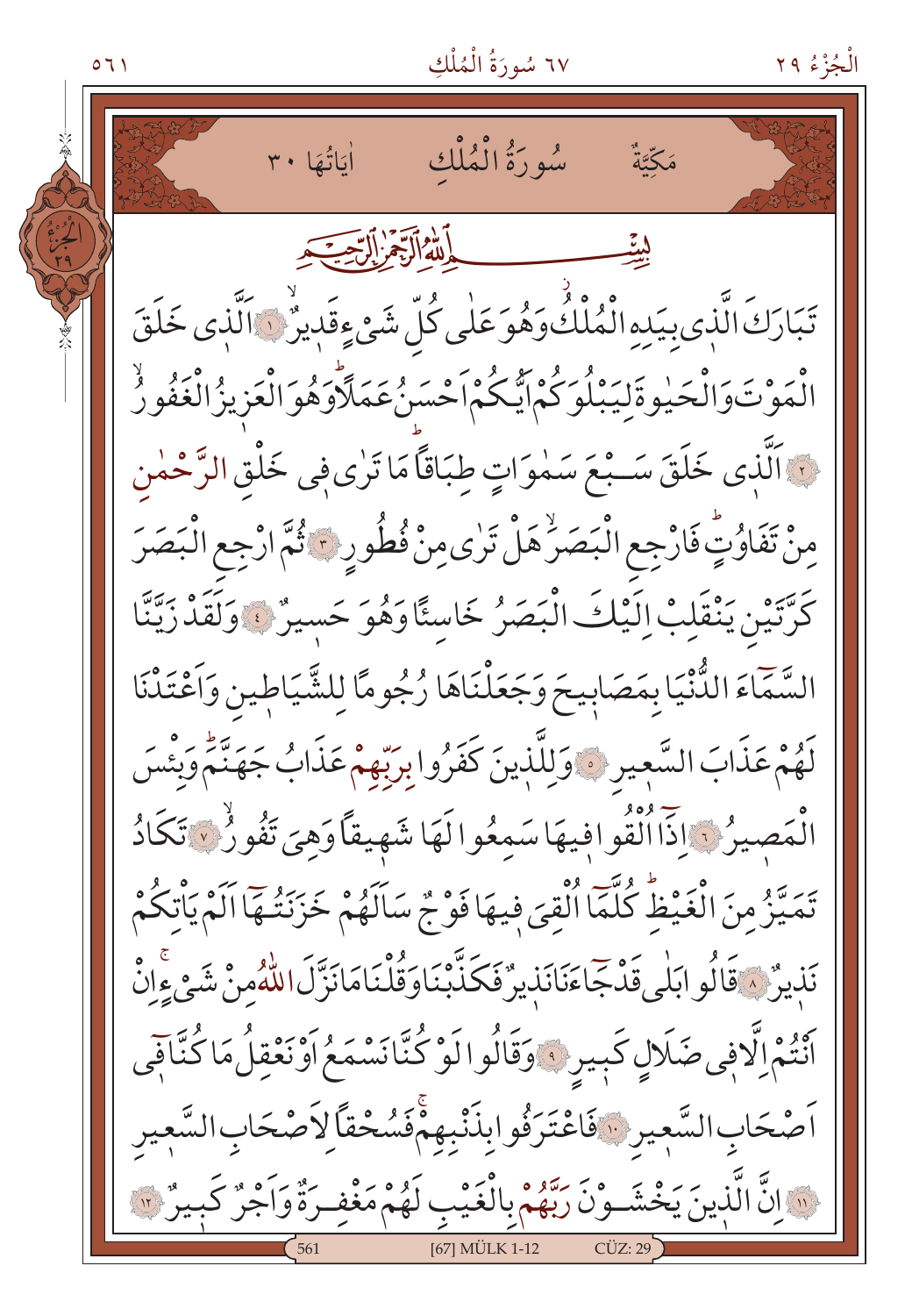#### ٦٧ سُورَةُ الْمُلْكِ

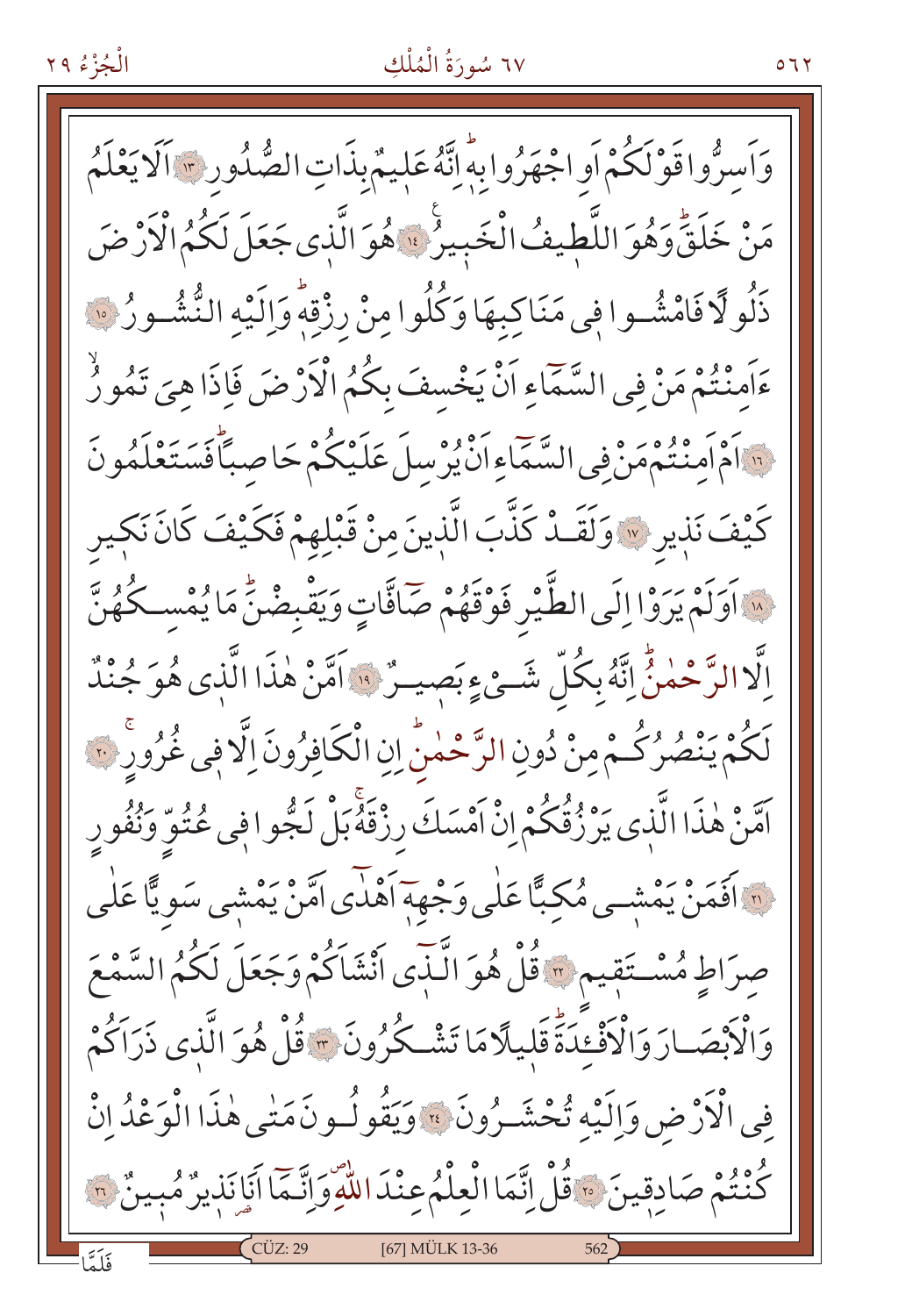#### ٦٧ سُورَةُ الْمُلْكِ

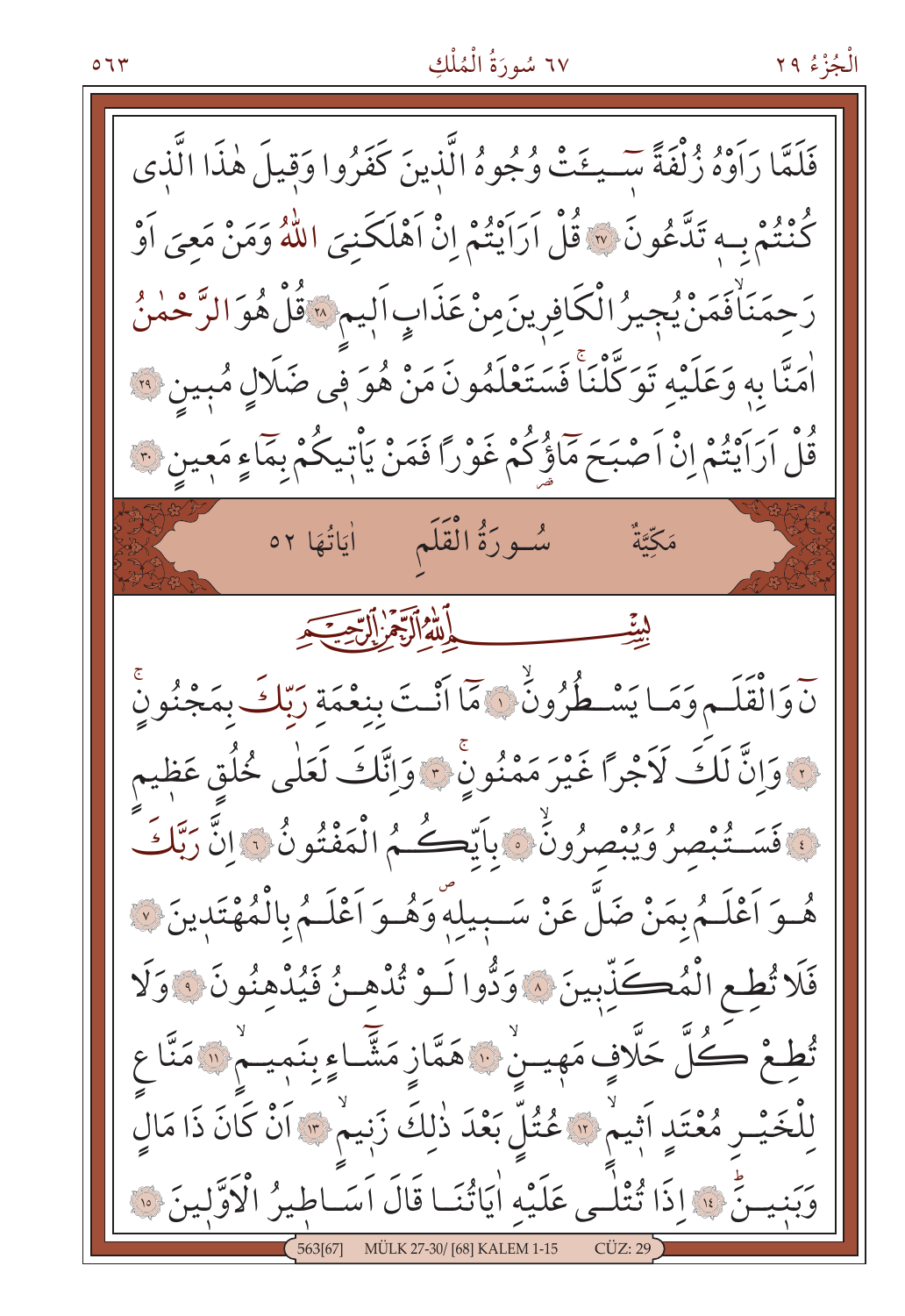### ٦٨ سُورَةُ الْقَلَمِ

سَنَسِمُهُ عَلَى الْخُرْطُومِ ؟ إِنَّابَلَوْنَاهُمْ كَمَابَلَوْنَا اَصْحَابَ الْجَنَّةَ إِذْ أَقْسَمُوالَيَصْرِمُنَّهَامُصْبِحِينٌ \* وَلَايَسْتَثْنُونَ \* فَطَافَ عَلَيْهَا طَائِفٌ مِنْ رَبِّكَ وَهُمْنَآئِمُونَ ۚ فَاَصْبَحَتْ كَالصَّرِيمِ ۚ فَتَنَادَوْامُصْبِحِينٌ ۚ ﴾ اَن اغْذُوا عَلٰى حَرْثِكُمْ إِنْ كُنْتُمْ صَارِمِينَ ؟ فَانْطَلَقُوا وَهُمْ يَتَخَافَتُونَّ وَانْ لَا يَدْخُلَنَّهَا الْيَوْمَ عَلَيْكُمْ مِسْكِينٌ ﴾ وَغَدَوْا عَلَى حَرْدِقَادِرِينَ نَ فَلَمَّا رَاَوْهَا قَالُوا انَّا لَضَّالُّونُ ٣٠ بَلْ نَحْنُ مَحْرُومُونَ ٣٠ قَالَ اَوْسَطُهُمْ اَلَمْ أَقُلْ لَكُمْ لَوْلَا تُسَبِّحُونَ ۞ قَالُوا سُبْحَانَ رَبِّنَا إِنَّا كُنَّاظَالِمِينَ ۞ فَأَقْبَلَ بَعْضُهُمْ عَلَى بَعْضٍ يَتَلَاوَهُونَ ﴾ قَالُوا يَاوَيْلَنَّا إِنَّا كُنَّا طَاغِينَ ۞ عَسٰى رَبُّنَا انْ يُبْدِلَنَا خَيْراً منْهَا إِنَّا إِلَى رَبِّنَا رَاغِبُونَ ۞ كَذٰلِكَ الْعَذَابُّ وَلَعَذَابُ الْأَخِرَةِ اَكْبَرُكَوْكَأْنُوايَعْلَمُونَ<sup>ّى.</sup> إِنَّ لِلْمُتَّقِينَ عِنْدَرَبَّهِمْجَنَّاتِ النَّعِيمِ ﴾ افَنَجْعَلُ الْمُسْلِمِينَ كَالْمُجْرِمِينٌ ﴾ مَالَكُمْ كَيْفَ تَحْكُمُونَ نَّ اَمْ لَكُمْ كِتَابٌ فِيهِ تَدْرُسُونُ ۞ إِنَّ لَكُمْ فِيهِ لَمَا تَخَيَّرُونَ ۞ اَمْ لَكُمْ اَيْمَانٌ عَلَيْنَا بَالغَةٌ إِلَى يَوْمِ الْقِيْمَةْ إِنَّ لَكُمْ لَمَا تَحْكُمُونَ \* سَلْهُمْ أَيُّهُمْ بِذٰلِكَ زَعِيمٌ ﴾ أَمْ لَهُمْ شُرَكّاًءُ فَلْيَأْتُوا بِشُرَكَّائِهِمْ إِنْ كَانُوا صَادِقِينَ وَيُومَ يُصَّشَفُ عَنْ سَاقِ وَيُدْعَوْنَ إِلَى السُّجُودِفَلَايَسْتَطِيعُونُ ؟ [68] KALEM 16-42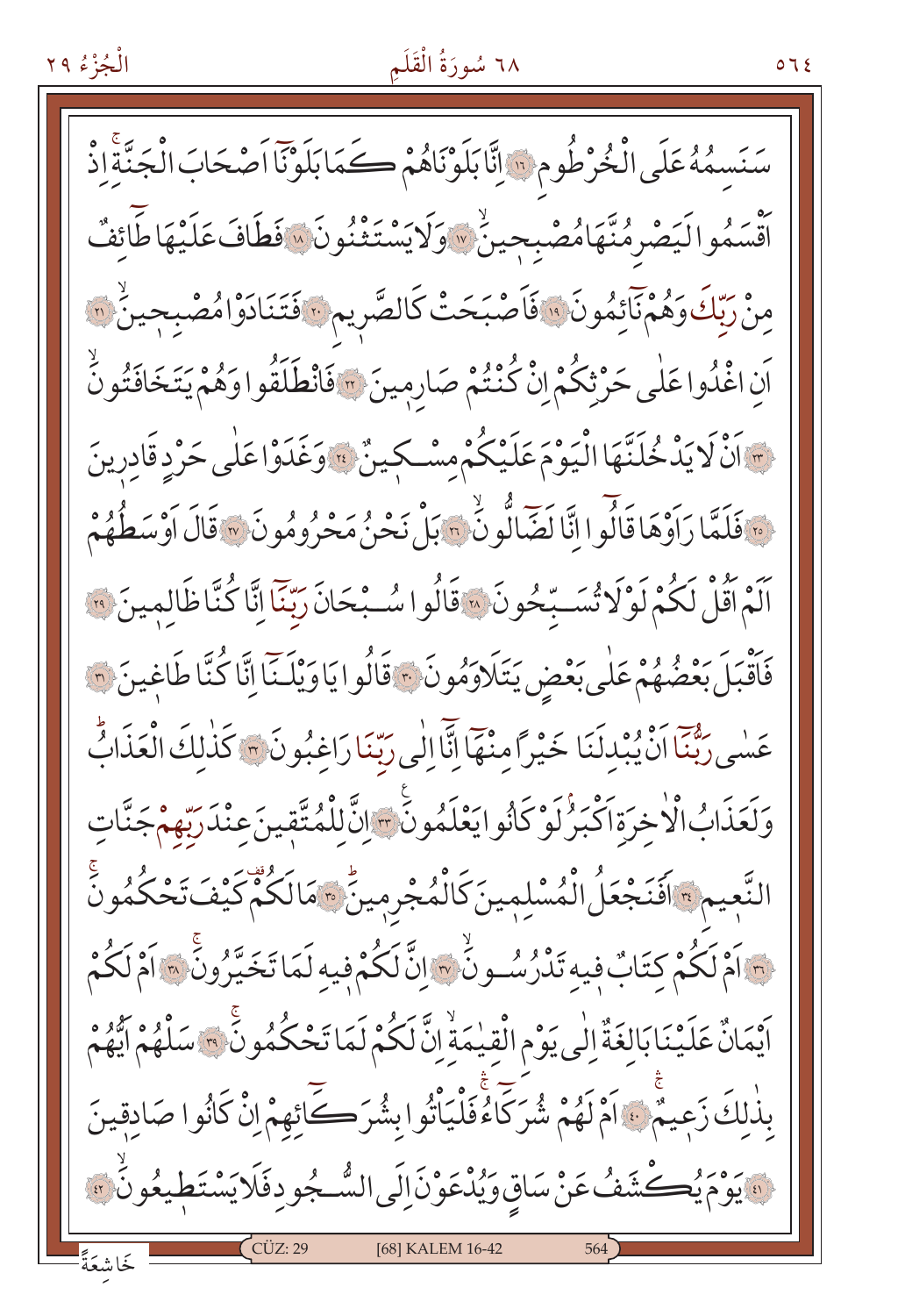## ٦٨ سُورَةُ الْقَلَمِ

خَاشْـحَةً أَبْصَارُهُمْ تَرْهَقُهُمْ ذِلَّةٌ وَقَدْ كَانُوا يُدْعَوْنَ الَى السُّجُودِ وَهُمْ سَالِمُونَ ﴾ فَذَرْنِي وَمَنْ يُكَذِّبُ بِهٰذَا الْحَدِيثُ سَنَسْتَدْرِجُهُمْ مِنْ حَيْثُ لَا يَعْلَمُونَٰٓ ۚ وَأُمْلِي لَهُمُّ انَّ كَيْدِي مَتِينٌ ۚ وَ أَمْ تَسْخَلُهُمْ اَجْراً فَهُمْ مِنْ مَغْرَمٍ مُثْقَلُونَ ۞ أَمْ عِنْدَهُمُ الْغَيْبُ فَهُمْ يَكْتُبُونَ ۞ فَاصْبِرْ لِحُكْمٍ رَبِّكَ وَلَا تَكُنْ كَصَاحِبِ الْحُوتِٰ إِذْنَادٰى وَهُوَ مَكْظُومٌ ۚ ﴾ لَوْلَا أَنْ تَدَارَكَهُ نِعْمَةٌ مِنْ رَبِّهِ لَنُبِذَبِالْعَرَاءِ وَهُوَ مَذْهُومٌ ۚ وَقَاجْتَبِيهُ رَبُّهُ فَجَعَلَهُ مِنَ الصَّالِحِينَ ﴾ وَإِنْ يَكَادُ الَّذِينَ كَفَرُوا لَيُزْلِقُونَكَ بِأَبْصَارِهِمْ لَمَّا سَمِعُواالذِّكْرَ وَيَقُولُونَ اِنَّهُ لَمَجْنُونٌ ۚ وَمَا هُوَ اِلَّا ذِكْرٌ لِلْعَالَمِينَ \* أَلْجَاقَّهُ فَيَهْ وَالْجَاقَّهُ فَيَهْ وَوَمَيا أَدْرْ بِلُّ مَا الْجَاقَّةُ ٦ كَيْلَنَّ تَمُودُوَعَـادٌبالْقَارِعَـةِ ، فَاَمَّا تَمُودُفَأُهْلِكُـوابالطَّاغيَة ﴿ وَامَّا عَادٌ فَأَهْلِكُوا بِرِيحٍ صَرْصَرِ عَاتِيَـةٍ ۚ لَا سَـخَّرَهَا عَلَيْهِمْ سَـبْعَ لَيَـالٍ وَثَمَانِيَةَ ايَّامٌ حُسُـومًا فَتَـرَى الْقَوْمَ فِيهَـا صَرْعٰىُ كَأَنَّهُمْ أَعْجَازُ نَخْلِ خَاوِيَـةٍ ۚ ﴾ فَهَـلْ تَرٰى لَهُـمْ مِـنْ بَاقِيَةٍ ﴾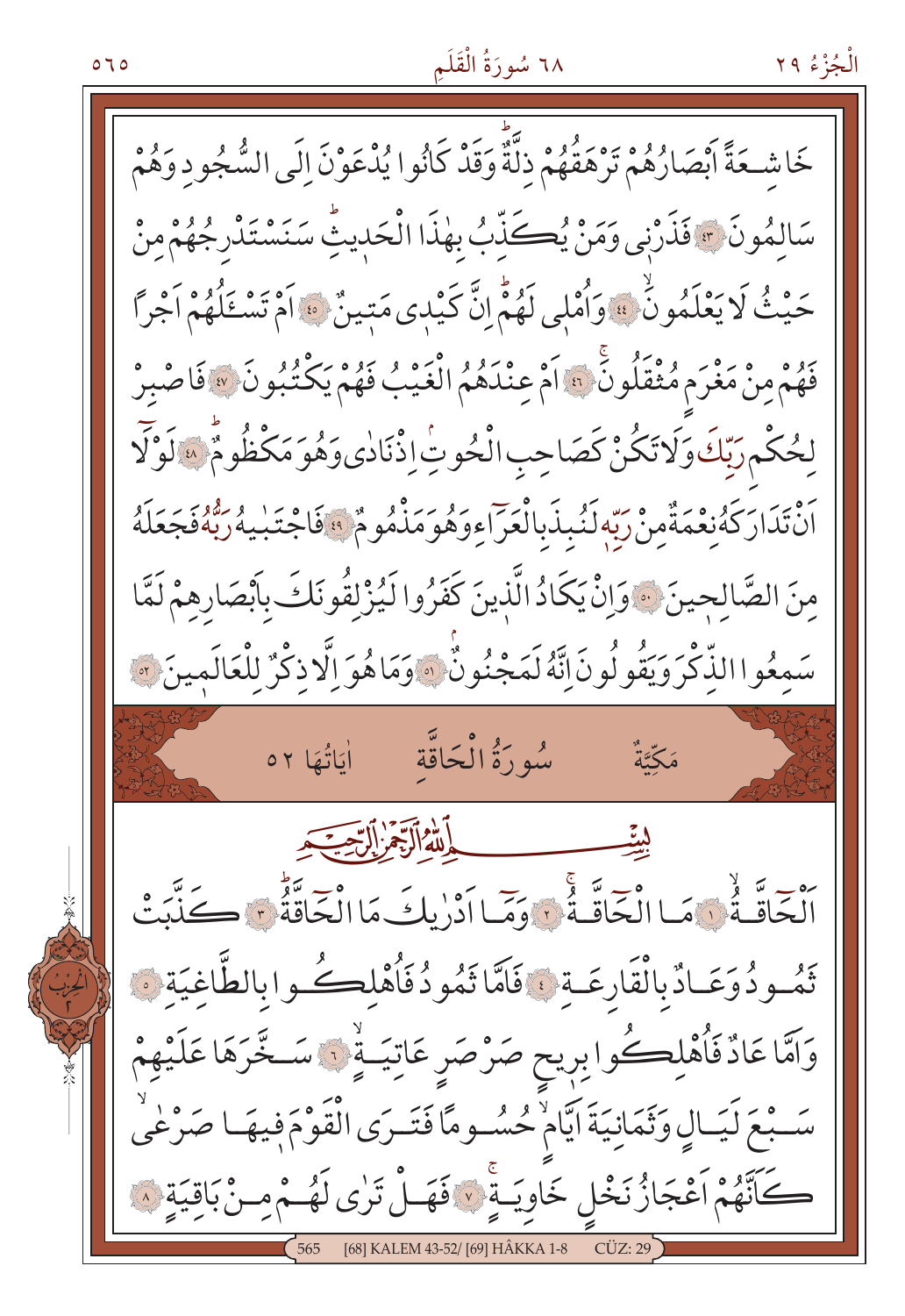#### ٦٩ سُورَةُ الْحَاقَّةِ

7 7 0

وَجَاءَ فِرْعَوْنُ وَمَنْ قَبْلَهُ وَالْمُؤْتَفِكَاتُ بِالْخَاطِئَةَ ۚ فَعَصَوْا رَسُولَ رَبِّهِ مْ فَاَخَذَهُمْ اَخْذَةً رَابِيَةً ۚ لَا إِنَّا لَمَّا طَغَا الْمَاءُ حَمَلْنَا كُمْ فِي الْجَارِيَـةُ ۚ ۚ وَالنَّجْعَلَهَا لَكُمْ تَذْكِرَةً وَتَعْيَهَّـا أُذُنَّ وَاعِيَةٌ ۚ وَالْذَانُفِخَ فِي الصُّورِ نَفْخَةٌ وَاحِدَةٌ \* وَحُمِلَتِ الْأَرْضُ وَالْجِبَالُ فَدُكَّتَا دَكَّةً وَاحِدَةً ۚ ۚ فَيَوْمَئِذِ وَقَعَتِ الْوَاقِعَةُ ۚ وَانْشَـقَّتِ السَّمَاءُفَهِيَ يَوْمَئِذِ وَاهِيَةٌ ۚ إِنَّ وَالْمَلَكُ عَلَى اَرْجَائَهَا وَيَحْمِلُ عَرْشَ رَبِّكَ فَوْقَهُمْ يَوْمَئِذٍ تَمَانِيَةٌ ۞ يَوْمَئِذِ تُعْرَضُونَ لَا تَخْفٰي مِنْكُمْ خَافِيَةٌ ۞ فَاَمَّا مَنْ أُوتِيَ كِتَابَـهُ بِيَمِينِهِ فَيَقُولُ هَاؤُمُ اقْرَؤُا كِتَابِيَــهُۚ ۚ ۚ إِنِّي ظَنَنْتُ اَنِّي مُلَاقِ حِسَــابِيَةً ۚ ۚ ۚ فَهُوَ فِي عِيشَــةٍ رَاضِيَةٍ ۚ ۚ وَ عَنَّ عَالِيَةٍ ۚ ﴾ فَطُوفُهَا دَانِيَةٌ ﴾ كُلُوا وَاشْـرَبُوا هَنِيئًا بِمَا أَسْـلَفْتُمْ فِي الْكَيَّامِ الْخَالِيَةِ ﴾ وَامَّامَنْ أُوتِيَ كِتَابَهُ بِشِمَالِهِ فَيَقُولُ يَا لَيْتَنِي لَمْ أُوتَ كِتَابِيَةٌ ۞ وَلَمْ أَدْرِ مَا حِسَـابِيَةً ۚ لَّ يَا لَيْتَهَا كَانَتِ الْقَاضِيَـةَ ۚ لَهُ مَا أَغْنٰى عَنِّى مَالِيَـهُۚ «َهَلَكَ عَنِّي سُـلْطَانِيَهُۚ ۚ • كُنُوهُ فَغُلُّـوهُ ۚ \* ثُمَّ الْجَحيمَ صَلُّوهُ ٣ ثُمَّ فِي سلْسلَةِ ذَرْعُهَا سَبْعُونَ ذِرَاعًا فَاسْلُكُوهُ ٣ إِنَّهُ كَانَ لَا يُؤْمِنُ بِاللَّهِ الْعَظِيمْ ﴾ وَلَا يَحْضُّ عَلَى طَعَامِ الْمِسْكِينَ ﴾ [69] HÂKKA 9-34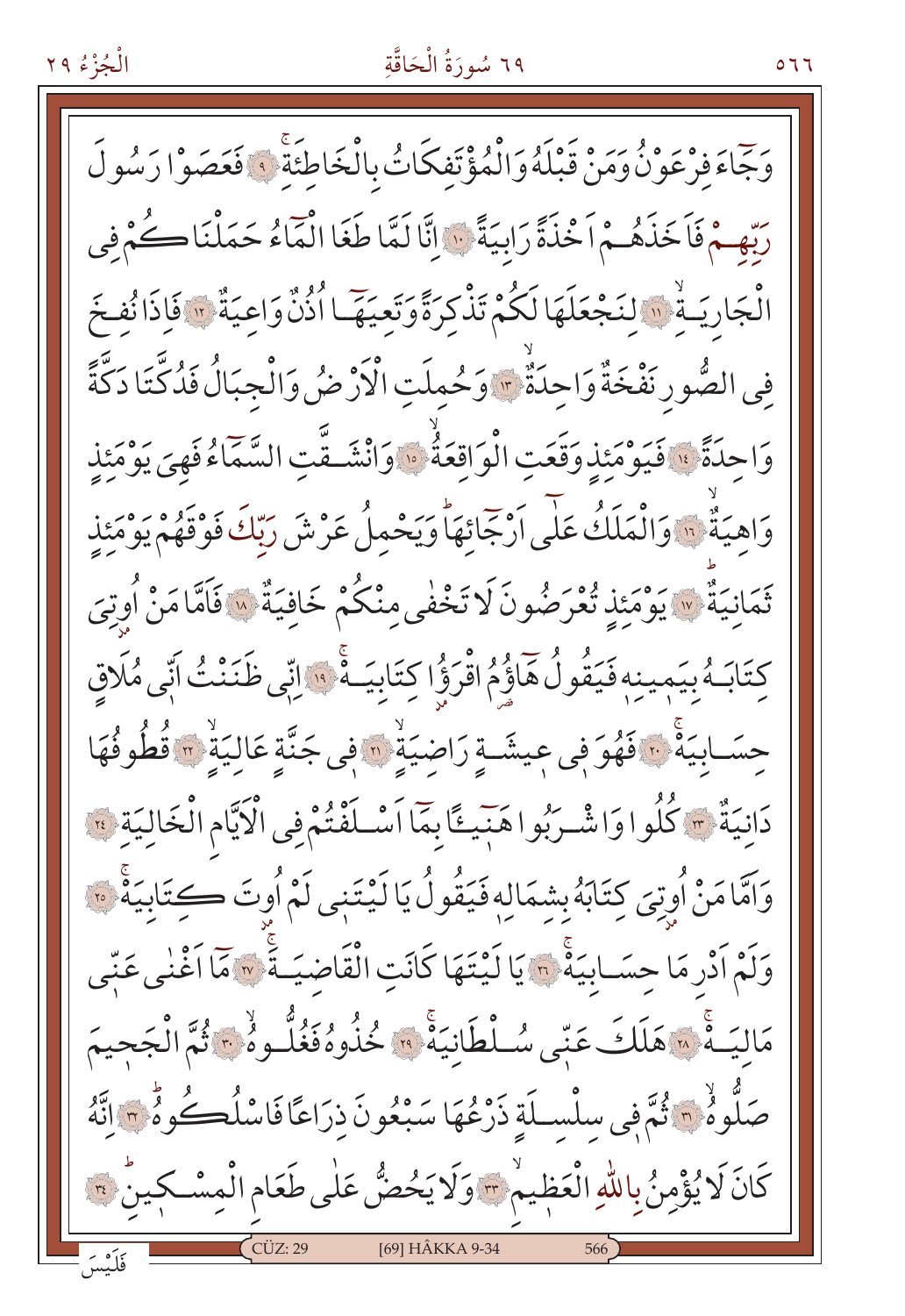# ٦٩ سُورَةُ الْحَاقَّةِ

فَلَيْسَ لَهُ الْيَوْمَهْهُنَا حَمِيمٌ ، وَلَا طَعَامٌ إِلَّامِنْ غِسْلِينٌ ؟ لَا يَأْكُلُهُ اِلَّا الْخَاطِئُ ۚنَ ٣ فَلَا أُقْسِمُ بِمَا تُبْصِرُونَ \* وَمَـا لَا تُبْصِرُونَ \* إِنَّهُ لَقَوْلُ رَسُولٍ كَرِيمٌ ، وَمَا هُوَ بِقَوْلِ شَاعِرٌ قَلٖيلًا مَا تُؤْمِنُونٌ ، وَلَا بِقَوْلِ كَاهِنَّ قَلِيلًا مَا تَذَكَّـرُونَّ ۞ تَنْزِيلٌ مِنْ رَبِّ الْعَالَمِينَ ۞ وَلَوْ تَقَوَّلَ عَلَيْنَا بَعْضَ الْأَقَاوِيلُ \* لَاَخَذْنَا مِنْهُ بِالْيَمِينُ \* ثُمَّ لَقَطَعْنَا مِنْــهُ الْوَتِينُ \* فَمَامِنْكُمْ مِنْ اَحَدٍ عَنْهُ حَاجِزِيــنَ \* وَإِنَّهُ لَتَذْكِرَةٌ لِلْمُتَّقِينَ ۞وَإِنَّا لَنَعْلَمُ اَنَّ مِنْكُمْ مُكَذِّبِينَ ۞وَإِنَّهُ لَحَسْدَةٌ عَلَى الْكَافِرِينَ ﴾ وَإِنَّهُ لَحَقُّ الْيَقِينِ ۞ فَسَـبِّحْ بِاسْمِ رَبِّكَ الْعَظِيمِ ۞ سُورَةُ الْمَعَارِجِ أَيَاتُهَا ٤٤ لِيَّةِ مِسْسِسِسِمِيْهِ الْآمَرُ إِلَيْهِ مِنْ الْمَسْتَجَدِ سَـاَلَ سَّـائِلٌ بِعَذَابٍ وَاقِـعْ ﴾ لِلْكَـكَافِرِينَ لَيْسَ لَـهُ دَافِــعٌ ؟ مِنَ اللّٰهِ ذِي الْمَعَارِجُ ﴾ تَعْرُجُ الْمَلْئِكَةُ وَالرُّوحُ إِلَيْهِ فِي يَوْمِ كَانَ مقْـدَارُهُ خَمْســينَ الْـفَ سَــنَةِ فَاصْبِرْ صَبْـرًاجَمِيـلَّا ﴾ إِنَّهُمْ بِرُوْنَـهُ بَعِيَــدَاْنَ وَنَزِيهُ قَرِيبًا ۚ ﴾ يَوْمَ تَكُونُ السَّـَمَاءُ كَالْمُهْلُ HÂKKA 35-52/ [70] MEÂRİC 1-10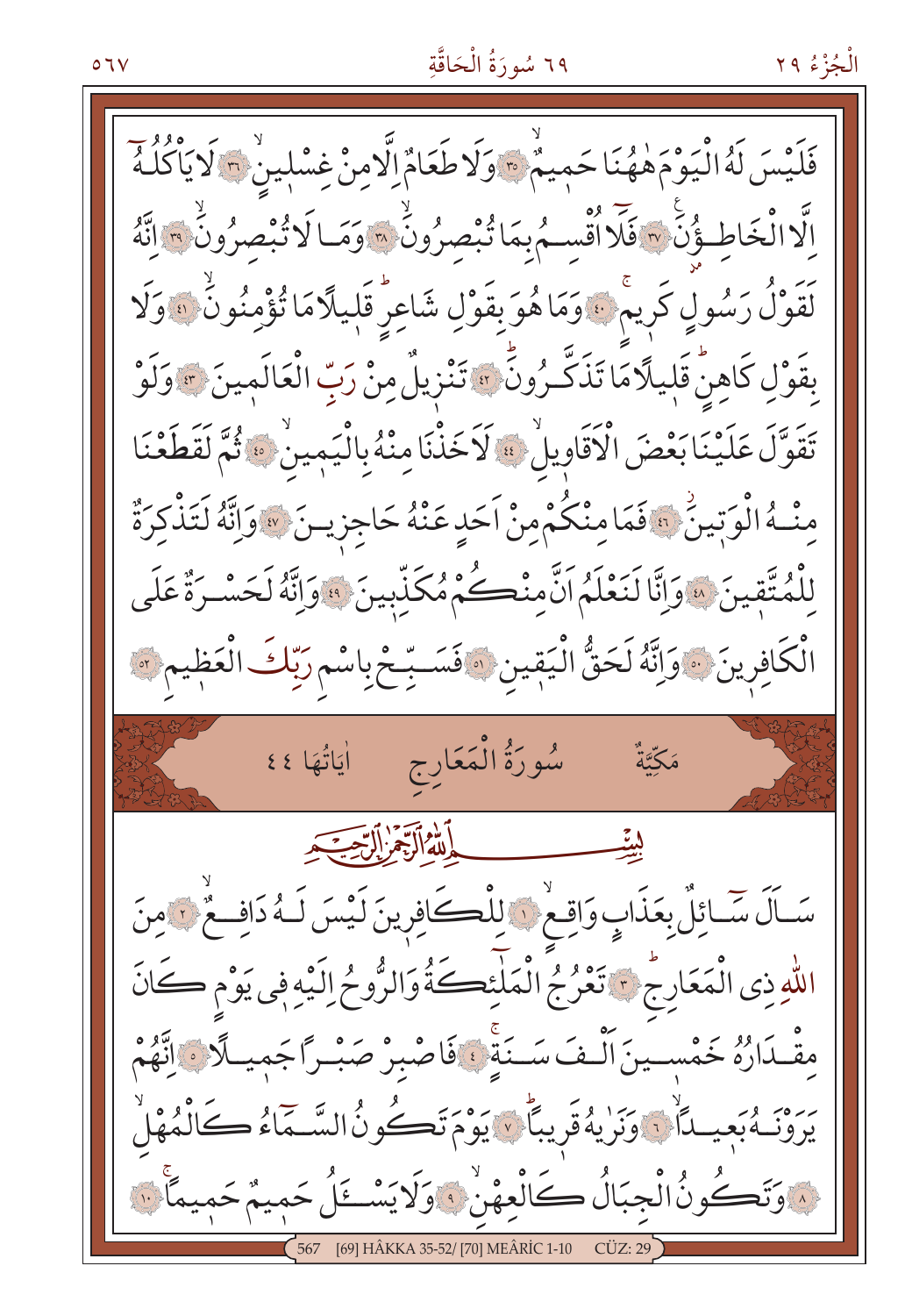### ٧٠ سُورَةُ الْمَعَارِج

مُّ يَرَدُّ الْمُجْـرِمُ لَوْ يَفْتَدِى مِنْ عَــذَابِ يَوْمِئِذِبِبَنِيهِ ۚ (" حبَتــه وَاَخِيهْ \* وَفَصيلَته الَّتِي تُـْوِيهْ \* وَمَنْ في الْأَرْضِ جَمِيعًا ثُمَّ يُنْجِيهِ ۚ ۚ وَكَّلَّا إِنَّهَا لَظٰيٰ ۚ وَا نَزَّاعَةً لِلشَّوٰى ۚ ۚ تَدْعُوا مَنْ .<br>اَدْبَـرَ وَتَوَلَّىٰ \* وَجَمَعَ فَاَوْغٰى \* إِنَّ الْإِنْسَــانَ خُلقَ هَلُوعَاٌ \* إِذَا مَسَّـهُ الشَّـرُّ جَزُوعًاۨ ۚ وَاذَامَسَّـهُ الْخَيْرُ مَنُو عَاْمِ الَّا الْمُصَلِّينُ (" الَّذِينَ هُمْ عَلَى صَلَاتِهِمْ دَائِمُونَ ۚ " وَالَّذِينَ فَي اَمْوَالِهِمْ حَقٌّ مَعْلُومٌ \* لِلسَّائِلِ وَالْمَحْرُومٌ \* وَالَّذِينَ يُصَدِّقُـونَ بِيَوْمِ الدِّينَ <u>لَّهَ وَالَّذِينَ هُمْ مِنْ عَذَابِ رَبِّهِمْ مُشْـفِقُونَ ۚ ﴾ إِنَّ عَذَابَ رَبِّهِمْ غَيْرُ</u> مَأْمُونٍ ۚ ۞ وَالَّذِينَ هُمْ لِفُرُوجِهِمْ حَافِظُونَّ ۞ إلَّا عَلَى أَزْوَاجِهِمْ أَوْ مَـامَلَكَتْ اَيْمَانُهُمْ فَاِنَّهُمْ غَيْرُ مَلُومِينٌ \* فَمَنِ ابْتَغٰى وَرَاءَ ذٰلِكَ فَأُولٰئِكَ هُمُ الْعَادُونَّ ٣ وَالَّذِينَ هُمْ لاَمَانَاتِهِمْ وَعَهْدِهِمْ رَاعُونَ والَّذِينَ هُمْ بِشَــهَادَاتِهِمْ قَائِمُونَ ۖ وَالَّذِيــنَ هُمْ عَلٰى صَلَاتِهِمْ ۖ يُحَافظُونَّ ، أُولٰئِكَ فِي جَنَّاتٍ مُكْرَمُـونَّ ، فَمَا لِالَّذِينَ كَفَرُوا قِبَلَكَ مُهْطِعِينٌ ٢ عَنِ الْيَمِينُ وَعَنِ الشَّمَالِ عِزِينَ ٣ آيَطْمَعُ كُلُّ امْرِئِ مِنْهُمْ اَنْ يُدْخَلَ جَنَّةَنَعِيمْ ﴾ كَلَّالِّنَا خَلَقْنَاهُمْ مِمَّا يَعْلَمُونَ ﴾ [70] MEÂRİC 11-39

۷٦۸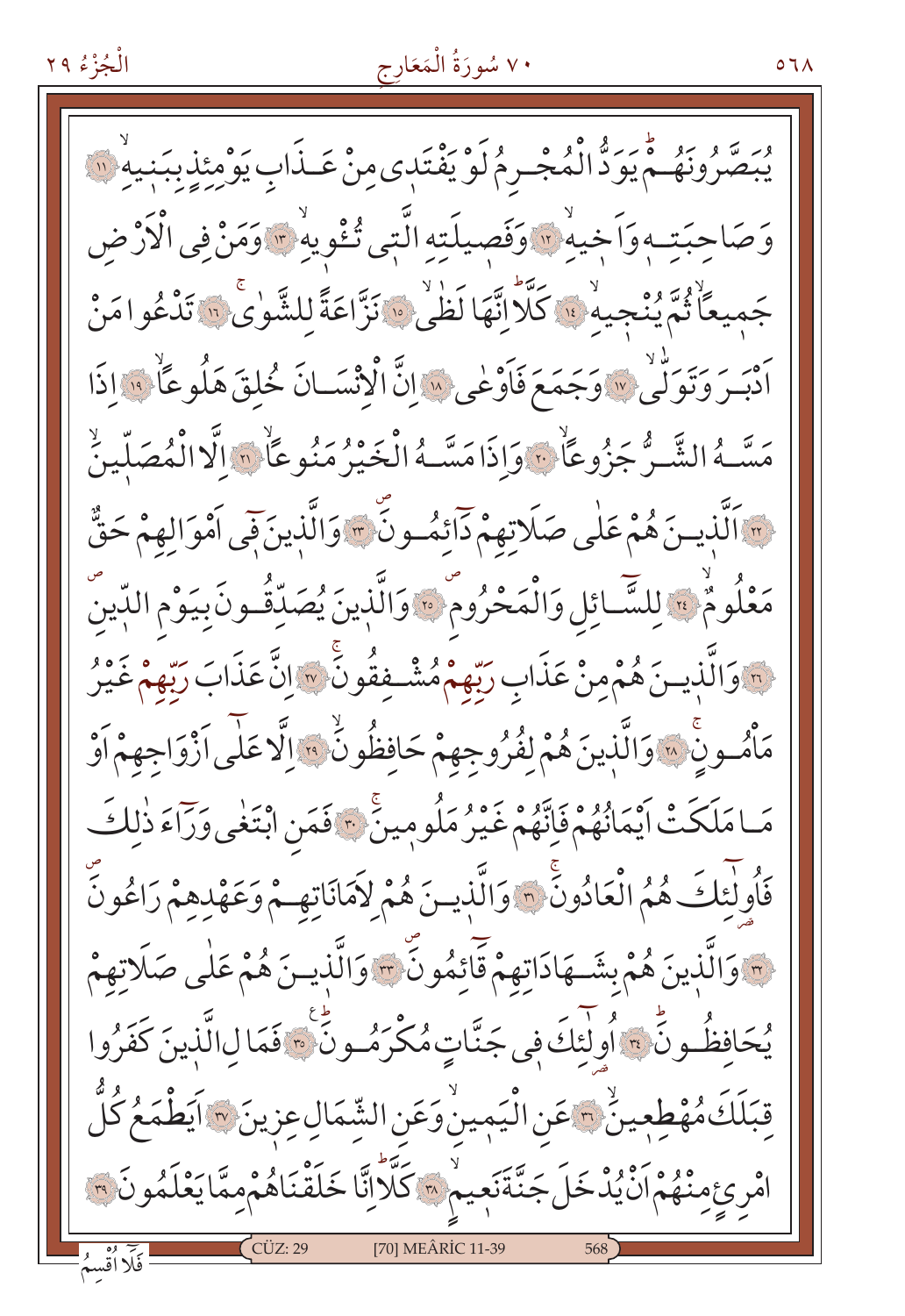٧٠ سُورَةُ الْمَعَارِج

فَلَّا أَقْسِمُ بِرَبِّ الْمَشَارِقِ وَالْمَغَـارِبِ إِنَّا لَقَـادِرُونَٰ ﴾ عَلٰى اَنْ نُبَـدّلَ خَيْرًا مِنْهُـمْ وَمَا نَحْنُ بِمَسْـبُوقِينَ ۞ فَذَرْهُمْ يَخُوصُوا وَيَلْعَبُوا حَتَّى يُلَاقُوا يَوْمَهُـمُ الَّذِي يُوعَدُونُ \* يَوْمَ يَخْرُجُونَ مِنَ الْأَجْدَا ثِ سرَاعًا كَانَّهُمْ اِلٰى نُصُبٍ يُوفِضُونَ \* خَاشِعَةً اَبْصَارُهُمْ تَرْهَقُهُمْ ذِلَّةٌ ذٰلِكَ الْيَوْمُ الَّذِي كَانُوا يُوعَدُونَ ۚ فَ الْمَسْتَمِنَ ۖ شورَةُنُوح أَيَاتُهَا ٢٨ مَكِّيَّةٌ الله الرَّخْرِ الرِّحِيَّ. اِنَّا اَرْسَلْنَا نُوحًا اِلٰى قَوْمِهَ اَنْ اَنْذِرْ قَوْمَكَ مِنْ قَبْلِ اَنْ يَأْتِيَهُمْ عَذَابٌ اَلِيمٌ ۚ لَا قَالَ يَا قَوْمِ اتِّي لَڪُمْ نَذِيرٌ مُبِينٌ ۚ لَا اِنَّ اعْبُدُوا اللَّهَ وَاتَّقُوهُ وَاَطِيعُونُ ﴾ يَغْفِرْ لَكُمْ مِنْ ذُنُوبِكُمْ وَيُؤَخِّرْكُمْ إِلَٰى اَجَلِ مُسَمَّى إِنَّ اَجَلَ اللَّهِ إِذَا جَّاءَ لَا يُؤَخَّرُ لَوْ كُنْتُمْ تَعْلَمُونَ ۚ ۚ قَالَ رَبِّ اِنِّي دَعَوْتُ قَوْمِي لَيْلَاوَنَهَارَاٌ ﴾ فَلَمْ يَزِدْهُمْ دُعَائِي الَّافِرَارَا ﴾ وَإِنِّي كُلَّمَا دَعَوْتُهُمْ لتَغْفرَ لَهُمْ جَعَلُوا اَصَابِعَهُمْ قِي اٰذَانِهِمْ وَاسْتَغْشَوْا ثِيَابَهُمْ وَاَصَرُّوا وَاسْتَكْبَرُوااسْتِكْبَاراً ﴾ ثُمَّ اتِّبِي دَعَوْتُهُمْ جِهَاراً ﴾ ثُمَّ اتِّبِي أَعْلَنْتُ لَهُمْوَاسْرَرْتُ لَهُمْ إِسْرَارَاْ دَفَقُلْتُ اسْتَغْفِرُوا رَبَّكُمْ إِنَّهُ كَانَ غَفَّارَاْتِ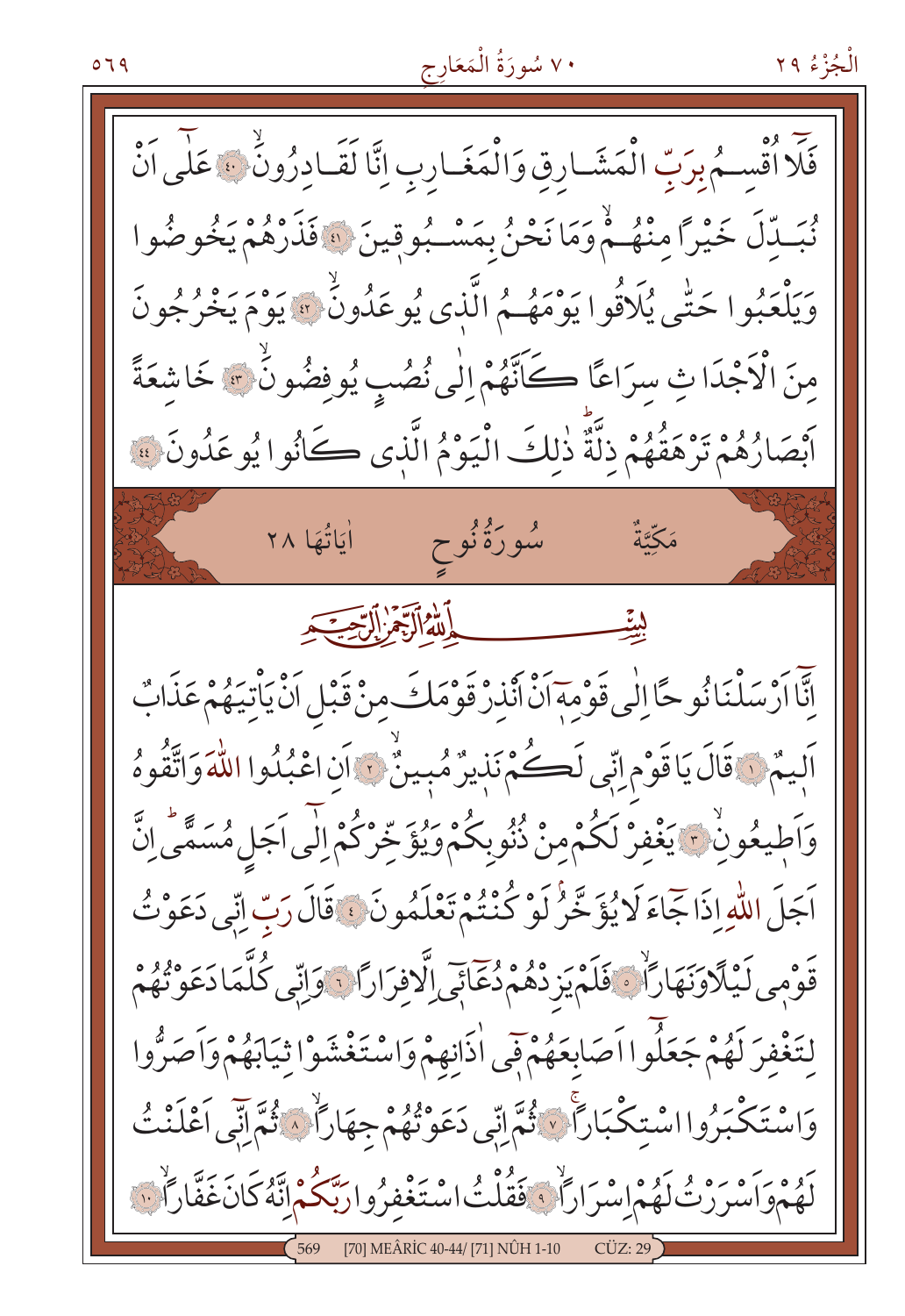۷۱ سُورَةُ نُوح

يُوسلِ السَّمَّاءَ عَلَيْكُمْ مِدْرَارًا ۚ وَيُمْدِدْكُمْ بِأَمْوَالِ وَبَنِينَ وَيَجْعَلْ لَكُمْ جَنَّاتٍ وَيَجْعَلْ لَكُمْ أَنْهَاراً لَا مَا لَكُمْ لَا تَرْجُونَ لِلّهِ وَقَاراً \* وَقَدْ خَلَقَكُمْ اَطْوَاراً \* اَلَمْ تَرَوْا كَيْفَ خَلَقَ اللَّهُ سَبْعَ سَـٰمُوَاتٍ طِبَاقـاً ۞ وَجَعَلَ الْقَمَرَ فِيهِنَّ نُوراً وَجَعَلَ الشَّـمْسَ سرَاجًا ۚ وَاللَّهُ أَنْبَتَكُمْ مِنَ الْأَرْضِ نَبَاتًاۙ ۚ ۚ ثُمَّ يُعِيدُكُمْ فِيهَا وَيُخْرِجُكُمْ إِخْرَاجًا ۚ ﴾ وَاللَّهُ جَعَلَ لَكُمُ الْأَرْضَ بِسَاطًّا ۚ ۚ وَ لتَسْلُڪُوامنْهَا سُـبُلَّا فجَاجَا ۚ ، قَالَ نُوحٌ رَبِّ اِنَّهُمْ عَصَوْنِي وَاتَّبَعُوا مَنْ لَمْ يَزِدْهُ مَالُهُ وَوَلَدُهُ إِلَّا خَسَاراً ۚ وَمَكَّرُوا مَكْراً كُبَّاراً ۚ ، وَقَالُوا لَا تَذَرُنَّ اٰلهَتَكُمْ وَلَا تَذَرُنَّ وَدًّا وَلَا سُوَاعَاْ وَلَا يَغُو تَ وَيَعُوقَ وَنَسْـراً \* وَقَدْ اَصَلُّوا كَثِيراً وَلَا تَزِدِ الظَّالِمِينَ اِلَّا ضَلَالًا ﴾ مِمَّا خَطِّيئَاتِهِمْ اُغْرِقُوا فَاُدْخِلُوا نَارًا فَلَمْ يَجِدُوا لَهُمْ مِنْ دُونِ اللَّهِ اَنْصَارًا ﴾ وَقَالَ نُوحٌ رَبِّ لَا تَذَرْ عَلَى الْأَرْضِ مِنَ الْكَافِرِينَ دَيَّارًا ۞ اِتَّكَ اِنْ تَذَرْهُمْ يُضِلُّوا عِبَادَكَ وَلَا يَلِلُّوا اِلَّا فَاجِيرًا كَفَّارًا ﴾ رَبِّ اغْفِرْ لِمِي وَلِوَالِدَيَّ وَلِمَنْ دَخَلَ بَيْتِيَ مُؤْمِنًا وَلِلْمُؤْمِنِيسَ وَالْمُؤْمِنَاتِ وَلَا تَزِدِ الظَّالِمِينَ اِلَّا تَبَارًا ۞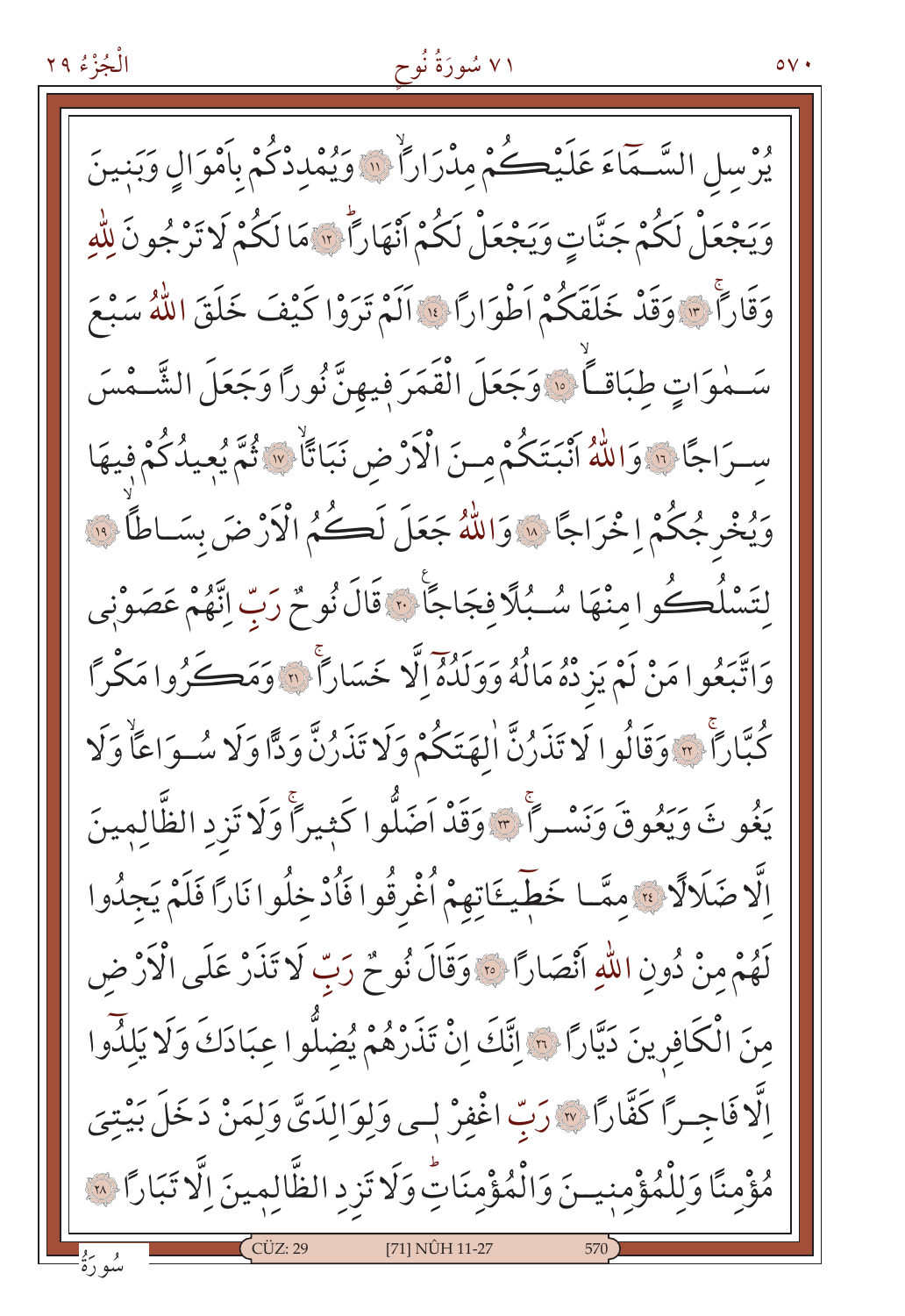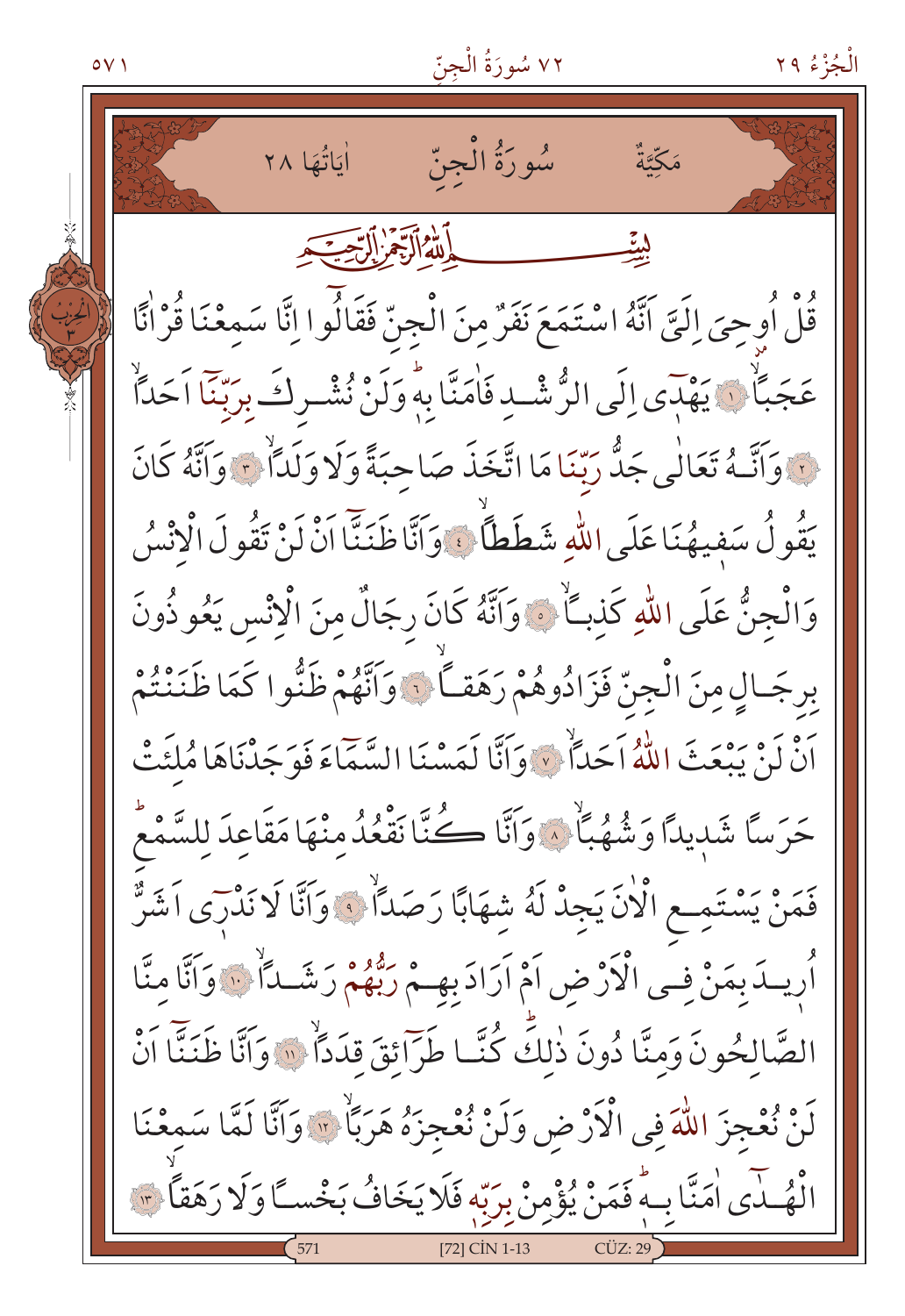## ٧٢ سُورَةُ الْجِنّ

وَاَنَّامِنَّا الْمُسْلِمُونَ وَمِنَّا الْقَاسِطُونَٰ فَمَنْ اَسْلَمَ فَأُولَٰئَكَ تَحَرَّوْا رَشَدًا ۚ وَاَمَّا الْقَاسِطُونَ فَكَانُوا لِجَهَنَّمَ حَطَبًاۨ ۚ وَاَنْ لَو اسْتَقَامُوا عَلَى الطَّرِيقَةِ لَأَسْتَقَيْنَاهُمْ مَاءً غَدَقـّاً ۞ لِنَفْتِنَهُمْ فِيهِ وَمَنْ يُعْرِضْ عَنْ ذِكْرِ رَبِّهِ يَسْـلُكَــهُ عَذَابًا صَعَدًا ۚ وَاَنَّ الْمَسَاجِدَ لِلَّهِ فَلَا تَدْعُوا مَعَ اللَّهِ اَحَدَّآ \* وَاَنَّهُ لَمَّا قَامَ عَبْدُ اللَّهِ يَدْعُوهُ كَادُوا يَكُونُونَ عَلَيْه لبَكَاً ۚ وَقُلْ إِنَّمَا اَدْعُوا رَبِّي وَلَا أُشْرِكُ بِهَاَحَدًا ۚ وَقُلْ إِنِّي لَّا اَمْلِكُ لَكُمْ ضَرًّا وَلَا رَشَــٰدًا ۞ قُـلْ إِنِّي لَنْ يُجِيرَنِي مِنَ اللّٰهِ اَحَدٌ وَلَـنْ اَجِدَ مِنْ دُونِه مُلْتَحَدّاً رِ وَإِلَّا بَلَاغِكَ مِنَ اللَّهِ وَرِسَــالَاتِهِ وَمَنْ يَعْصِ اللَّهَ وَرَسُــو لَهُ فَإِنَّ لَهُ نَارَ جَهَنَّمَ خَالِدِينَ فِيهَا اَبَدَّا \* حَتَّى إِذَا رَاَوْا مَا يُوعَدُونَ فَسَــيَعْلَمُونَ مَنْ أَصْعَـفُ نَاصِراً وَأَقَلَّ عَدَداً \* قُــلْ إِنْ أَدْرَى أَقَرِيبٌ مَا تُوعَـدُونَ أَمْ يَجْعَلُ لَـهُ رَبِّي أَمَدًا ۞ عَالِـمُ الْغَيْبِ فَلَا يُظْهِرُ عَلٰى غَيْبَةِ اَحَدَّاْ ﴾ اِلَّا مَنِ ارْتَضٰى مِنْ رَسُـولٍ فَإِنَّهُ يَسْلُكُ مِنْ بَيْنِ يَدَيْهِ وَمِنْ خَلْفِهِ رَصَدًا ۞ لِيَعْلَمَ اَنْ قَدْ اَبْلَغُوا رِسَالَاتِ رَبِّهِمْ وَاَحَاطَ بِمَا لَدَيْهِمْ وَاَحْصٰى كُلَّ شَيْءٍ عَدَدًا لِمَنَّ [72] CİN 14-28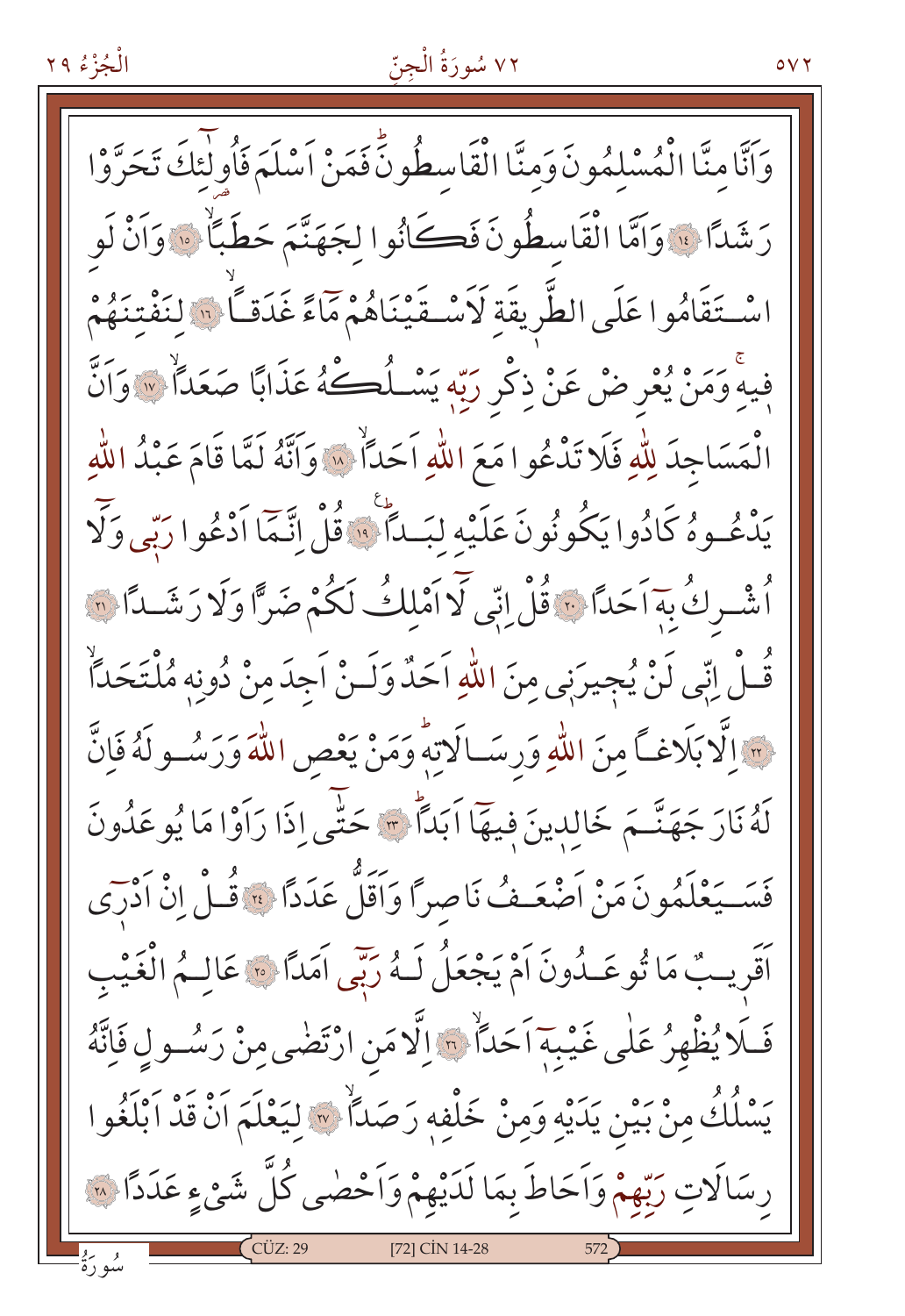## ٧٣ سُورَةُ الْمُزَّمِّل

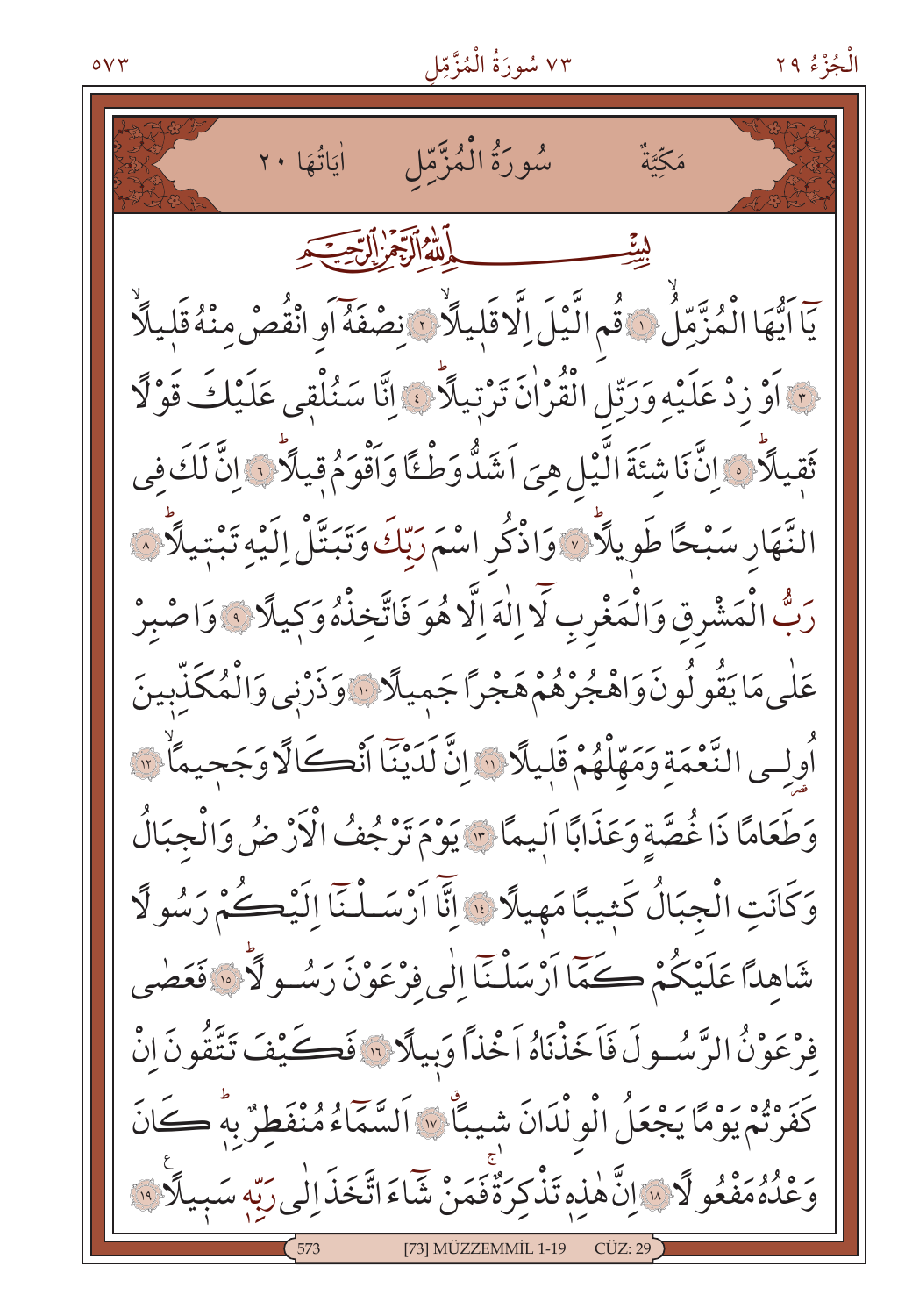## ٧٣ سُورَةُ الْمُزَّمِّل

اِنَّ رَبَّكَ يَعْلَمُ اَنَّكَ تَقُومُ اَدْنٰى مِنْ ثُلُثَى الَّيْلِ وَنِصْفَهُ وَثُلُثَهُ وَطَّائِفَةٌ مِنَ الَّذينَ مَعَكِّ وَاللّٰهُ يُقَدِّرُ الَّـْيَلَ وَالنَّـهَارَّٰعَلِمَ اَنْ لَنْ تُحْصُوهُ فَتَابَ عَلَيْكُمْ فَاقْرَؤُا مَا تَيَسَّرَ مِنَ الْقُرْاٰنِّ عَلِمَ اَنْ سَيَكُونُ مِنْكُمْ مَرْضَى وَاخَرُونَ يَضْرِبُونَ فِي الْأَرْضِ يَبْتَغُونَ مِنْ فَضْلِ اللَّهِ وَاخَـرُونَ يُقَاتِلُونَ فِي سَبِيلِ اللَّهِ فَاقْرَؤُا مَا تَيَسَّرَ مِنْهُ وَاَقِيمُوا الصَّلٰوةَ وَاٰتُوا الزَّكٰوةَ وَأَقْرِضُوااللَّهَقَرْضًا حَسَنَّأَوَمَاتُقَلِّمُوالِاَنْفُسِكُمْمِنْ خَيْرِ تَجِلُوهُعِنْدَ اللّهِ هُوَ خَيْرًا وَاَعْظَمَ اَجْرًا وَاسْتَغْفِرُوا اللّهِ إِنَّ اللّهَ غَفُورٌ رَجِيمٌ فَيْ مَكَّتَةٌ الله التحريات يَاۤ اَيُّهَا الْمُدَّثِّرُ ۞ قُمْ فَاَنْذِرُ ۞ وَرَبَّكَ فَكَبِّرُ ۞ وَثِيَابَكَ فَطَهَّرُ ۞ وَالرُّجْزَ فَاهْجُرُّ وَلَا تَمْنُنْ تَسْتَكْثِرُ ۚ وَلِرَبِّكَ فَاصْبِرُّ ۞ قَائَا نُقِـرَ فِي النَّاقُورُ ۞ فَذٰلِكَ يَوْمَئِذِ يَوْمٌ عَسِـيرُ ۞ عَلَى الْكَافِرِينَ غَيْرُ يَسِمِيرِ إِنَّهُ ذَرْبِي وَمَسْ خَلَقْتُ وَجِيلاً إِنَّهُ وَجَعَلْتُ لَهُ مَالًا مَمْلُوداً \* وَبَنِينَ شُهُوداً \* وَمَهَّدْتُ لَهُ تَمْهِيداً \* ثُمَّ يَطْمَعُ اَنْ اَزِيدُهُ وَالْكَلَّالِّنَّهُ كَانَ لِأَيَاتِنَا عَنِيداً مِنَّ سَأُرْهِقُهُ صَعُوداً مِنَّ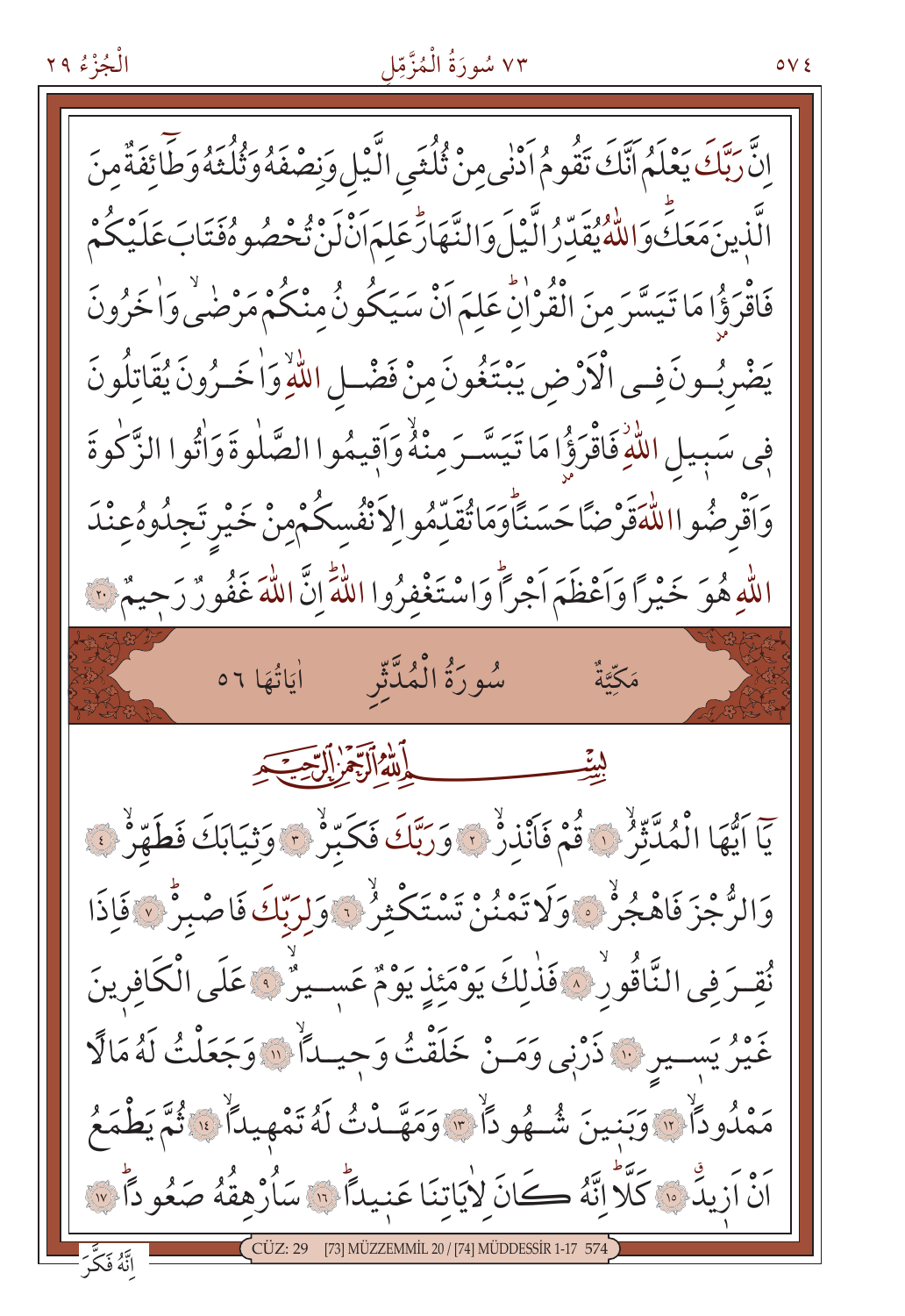## ٧٤ سُورَةُ الْمُدَّثِّر

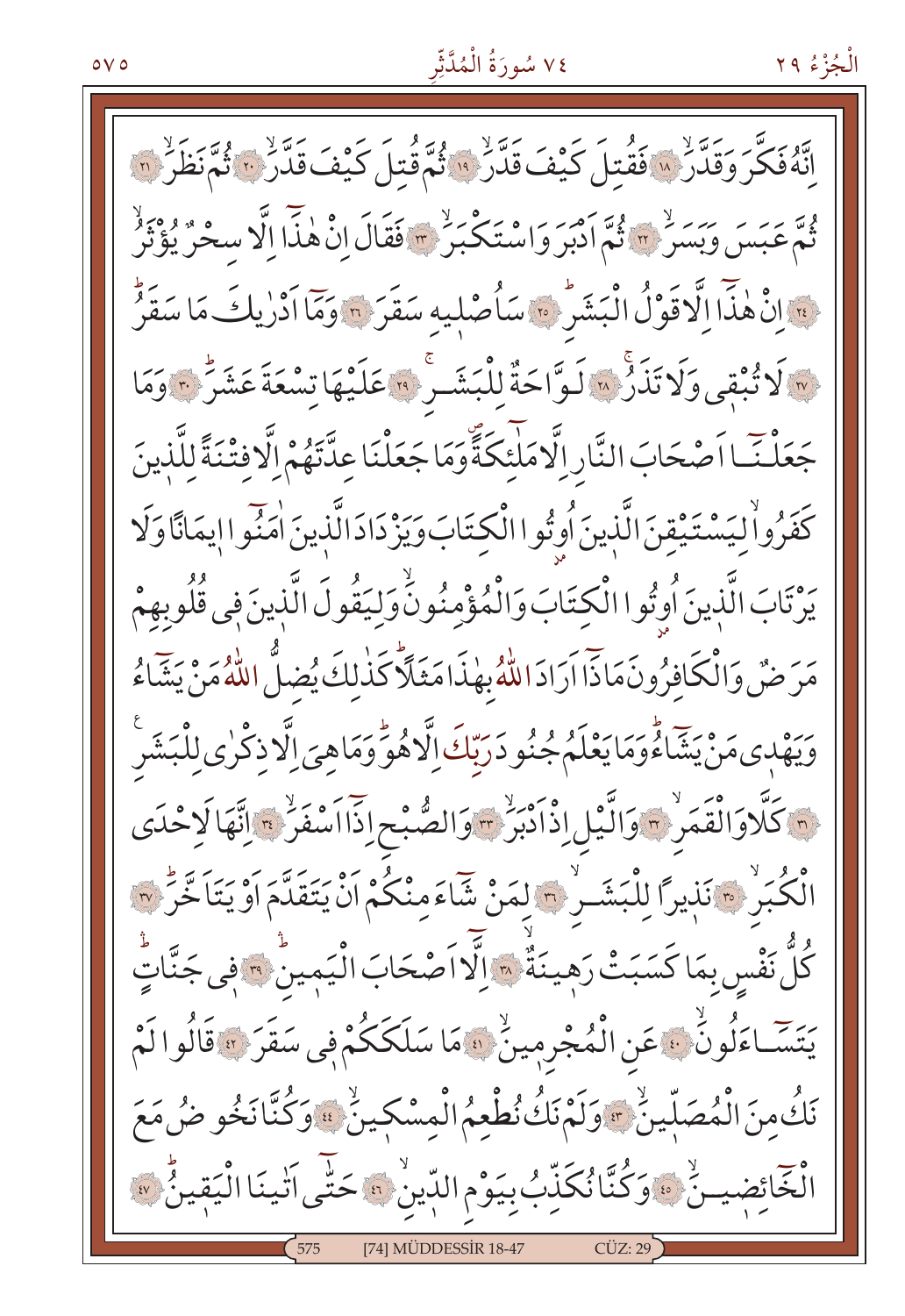# ٧٤ سُورَةُ الْمُدَّثِّر

 $\circ$   $\vee$  7

![](_page_15_Picture_2.jpeg)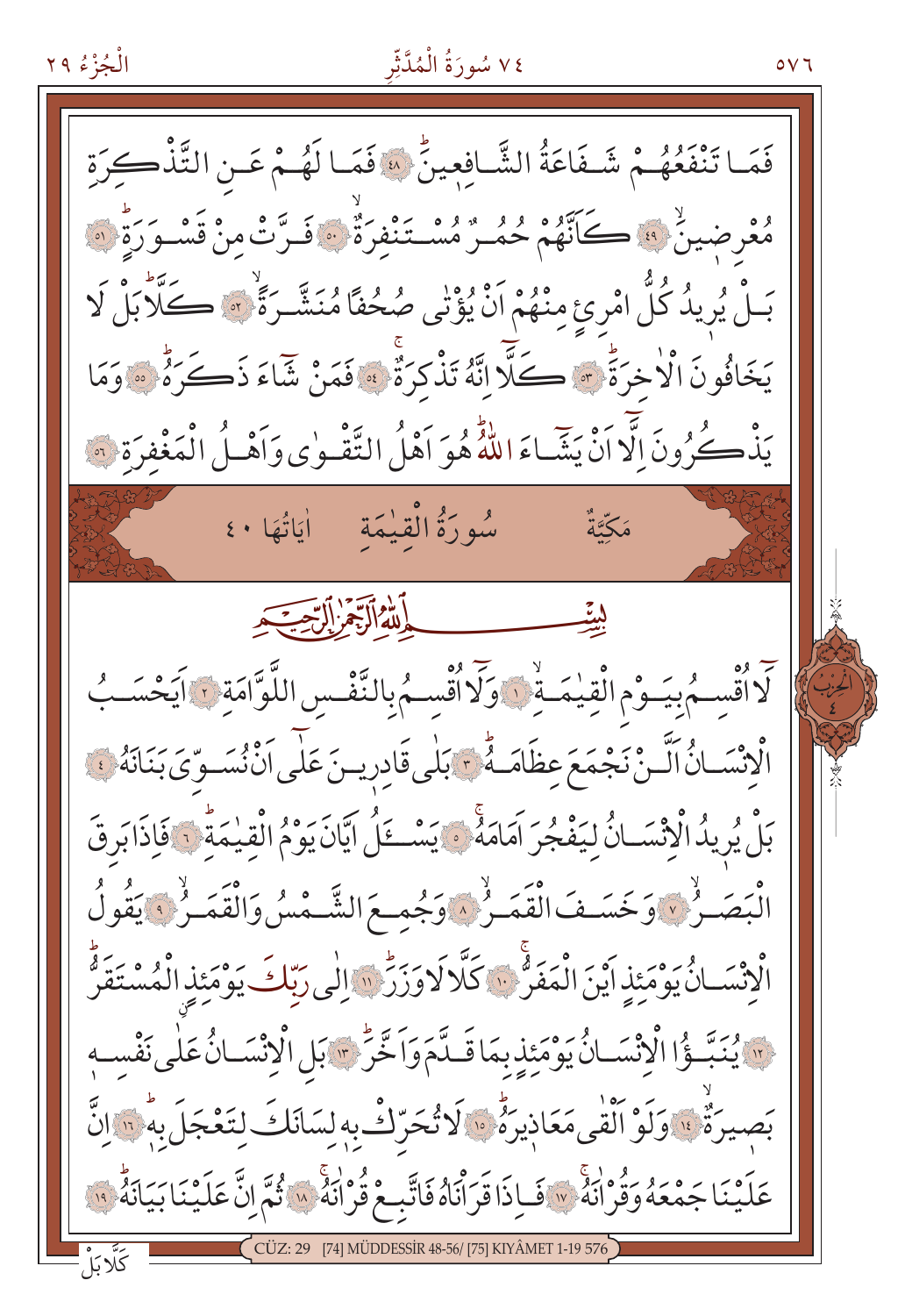## ٧٥ سُورَةُ الْقِيْمَةِ

كَلَّا بَلْ تُحِبُّونَ الْعَاجِلَةَ ۞ وَتَذَرُونَ الْاخِرَةَ ۞ وُجُـوهُ يَوْمَئِذِ نَاضِـرَةٌ ۞ اِلْـي رَبَّهَا نَاظِـرَةٌ ۞ وَوُجُوهٌ يَوْمَئِذِ بَاسـرَةٌ ۞ تَظُنُّ اَنْ يُفْعَلَ بِهَا فَاقِرَةٌ ۞ كَلَّا إِذَا بَلَغَتِ التَّرَاقِيِّ ۞ وَقِيلَ مَنْ رَاقٍ ۞ وَظَنَّ أَنَّهُ الْفِرَاقُ ۞ وَالْتَفَّتِ السَّاقُ بِالسَّاقُ ؟ إِلَى رَبِّكَ يَوْمَئِذِ الْمَسَاقٌ ۚ ﴾ فَلَا صَدَّقَ وَلَا صَلّٰى ۞ وَلْكِنْ كَذَّبَ وَتَوَلّٰى ؟ ثُمَّ ذَهَبَ إِلَى أَهْلِهِ يَتَمَطَّى ﴾ أَوْلَى لَكَ فَأَوْلَى \* فُمَّ أَوْلَى لَكَ فَأَوْلَى هِ ۚ إِيَحْسَـبُ الْانْسَانُ اَنْ يُتْرَكَ سُدَّى ۚ وَ اَلَمْ يَكُ نُطْفَةً مِنْ مَنِيِّ يُمني ٣ ثُمَّ كَانَ عَلَقَةً فَخَلَقَ فَسَـوِّي ٣ فَجَعَلَ مِنْهُ الزَّوْجَيْن الذَّكَرَ وَالْأُنْفَى \* اَلَيْسَ ذٰلِكَ بِقَادِرٍ عَلَى اَنْ يُحْيِيَ الْمَوْتَى ﴾ سُورَةُ الْإِنْسَانِ اٰيَاتُهَا ٣١ مَدَنتَّةٌ الله الرِّجُرْ إِلرِّجِيَجِ هَلْ آتِي عَلَى الْإِنْسَانِ حِينٌ مِنَ الدَّهْرِ لَمْ يَكُنْ شَــيْـتَّامَذْكُوراً ﴾ إنَّا خَلَقْنَا الْإِنْسَـانَ مِنْ نُطْفَةٍ اَمْشَاجْ نَبْتَلِيهِ فَجَعَلْنَاهُ سَمِيعًا بَصِيرًا فَ إِنَّا هَدَيْنَاهُ السَّبِيلَ اِمَّا شَاكِرًا وَاِمَّا كَفُورًا مِ ۚ إِنَّا اَعْتَدْنَا لِلْكَافِرِينَ سَلَاسِلَا وَاَغْلَالَاوَسَعِيرًا ﴾ إِنَّ الْأَبْرَارَ يَشْرَبُونَ مِنْ كَأْسٍ كَانَ مِزَاجُهَا كَافُورًا ﴾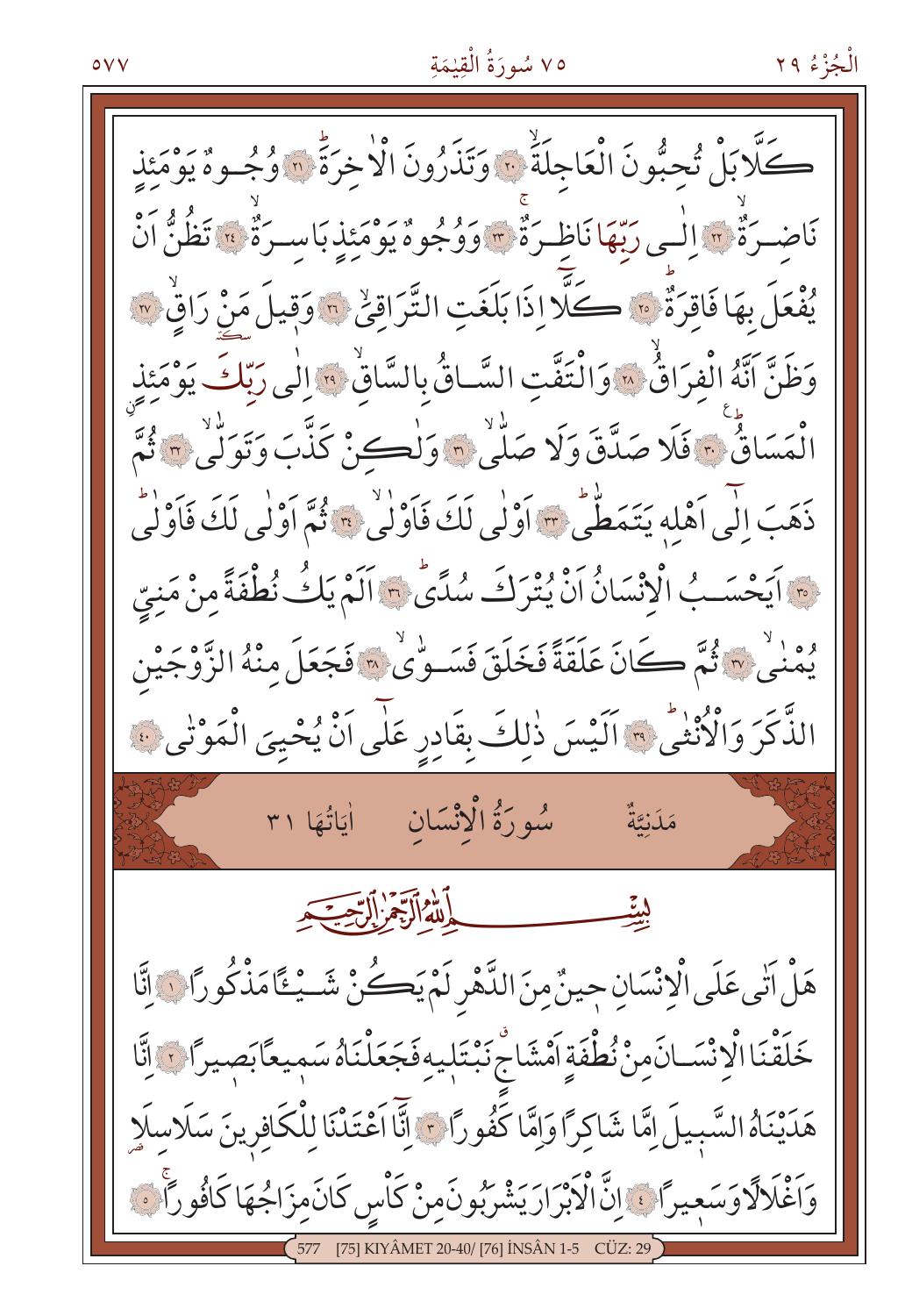#### ٧٦ سُورَةُ الْإِنْسَانِ

عَيْنَايَشْرَبُ بِهَاعِبَادُاللّٰهِ يُفَجّرُونَهَاتَفْجِيرًا ۚ يُوفُونَبالنَّذْرِوَيَخَافُونَ رْهُ مَّا كَانَ شَـرُّهُ مُسْتَطِيراً ۞ وَيُطْعِمُونَ الطَّعَامَ عَلٰى حُبَّهِ مِسْكِينًا وَيَتِيمًا وَأَسِيرًا ﴾ اِنَّمَا نُطْعِمُكُمْ لِوَجْهِ اللَّهِ لَا نُرِيدُ مِنْكُمْ جَزَّاءً وَلَا شُكُورًا فِي إِنَّا نَخَافُ مِنْ رَبِّنَا يَوْمًا عَبُوسًا قَمْطَرِيرًا فِي فَوَقْيِهُمُ اللَّهُ شَرَّ ذٰلِكَ الْيَوْمِ وَلَقَّيْهُمْ نَضْرَةً وَسُرُوراً ۚ "وَجَزْيِهُمْ بِمَا صَبَرُوا جَنَّةً وَحَرِيراً \* مُتَّكِئِينَ فِيهَا عَلَى الْأَرَائِكِ لَايَرَوْنَ فِيهَا شَمْسـًّا وَلَا رَّمْهَرِيراً \*\*\* وَدَانِيَةً عَلَيْهِمْ ظِلَالُهَا وَذُلِّلَتْ قُطُوفُهَا تَذْلِيلًا \*\* وَيُطَافُ عَلَيْهِمْ بِاٰنِيَةٍ مِنْ فِضَّةٍ وَأَكْوَابٍ كَانَتْ قَوَارِيرَاْتٍ قَوَارِيرَ مِنْ فِضَّةِ قَدَّرُوهَا تَقْدِيرًا ۚ إِنَّهُ وَيُسْقَوْنَ فِيهَا كَأْسًا كَانَ مِزَاجُهَا زَنْجَبِيلًا ۚ ﴾ عَيْنًا فِيهَا تُسَمِّى سَلْسَبِيلًا » وَيَطُوفُ عَلَيْهِمْ وِلْدَانٌ مُخَلَّدُونِّ إِذَا رَايْتَهُمْ حَسِبْتَهُمْ لُؤْلُؤًا مَنْثُورًا ۚ وَإِذَا رَاَيْتَ ثَمَّ رَاَيْتَ نَعِيمًا وَمُلْكًا كَبِيرًا <u>َ عَ</u>الِيَهُمْ ثِيَابُ سُــْنُدُسِ خُضْرٌ وَاِسْتَبْرَقٌ وَحُلُّوا اَسَاوِرَمِنْ فضَّةً عَ مَدْيُّهُمْ رَبُّهُمْ شَرَابًا طَهُورًا ۞ إِنَّ هٰذَا كَانَ لَكُمْ جَزَّاءًوَكَانَ سَعْيُكُمْ ۖ مَشْكُوراً وَانَّانَحْنُ نَزَّلْنَاعَلَيْكَ الْقُرْانَ تَنْزِيلَاً وَفَاصْبِرْ لِحُكْمِرَبِّكَ وَلَا تُطِعْ مِنْهُمْ اٰثِمَّا اَوْ كَفُوراً ۚ ﴾ وَاذْكُر اسْمَ رَبِّكَ بُكْرَةً وَاَصِيلًا ۚ ﴾ [76] INSÂN 6-25

 $\circ \vee \wedge$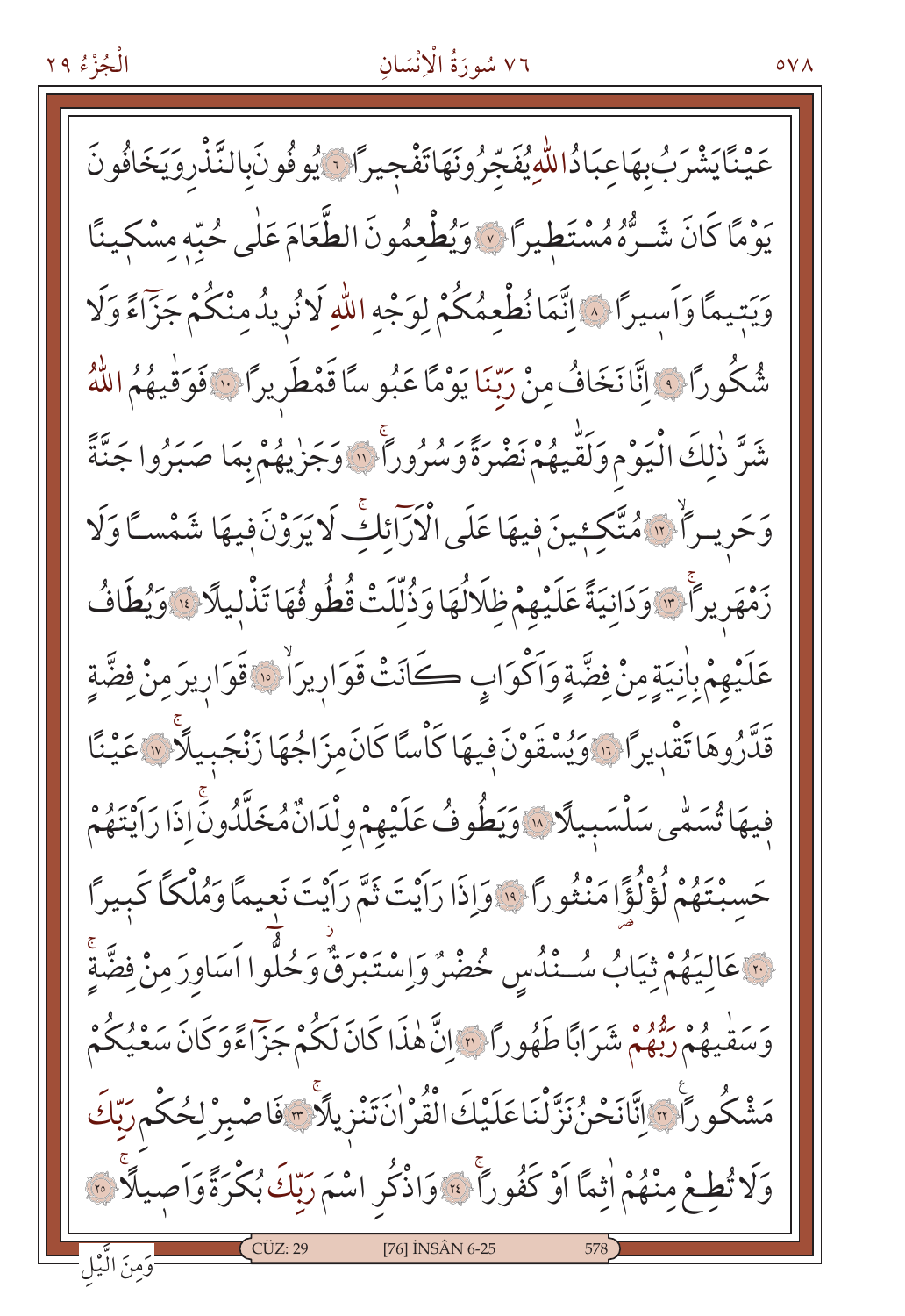#### ٧٦ سُورَةُ الْإِنْسَانِ

![](_page_18_Picture_2.jpeg)